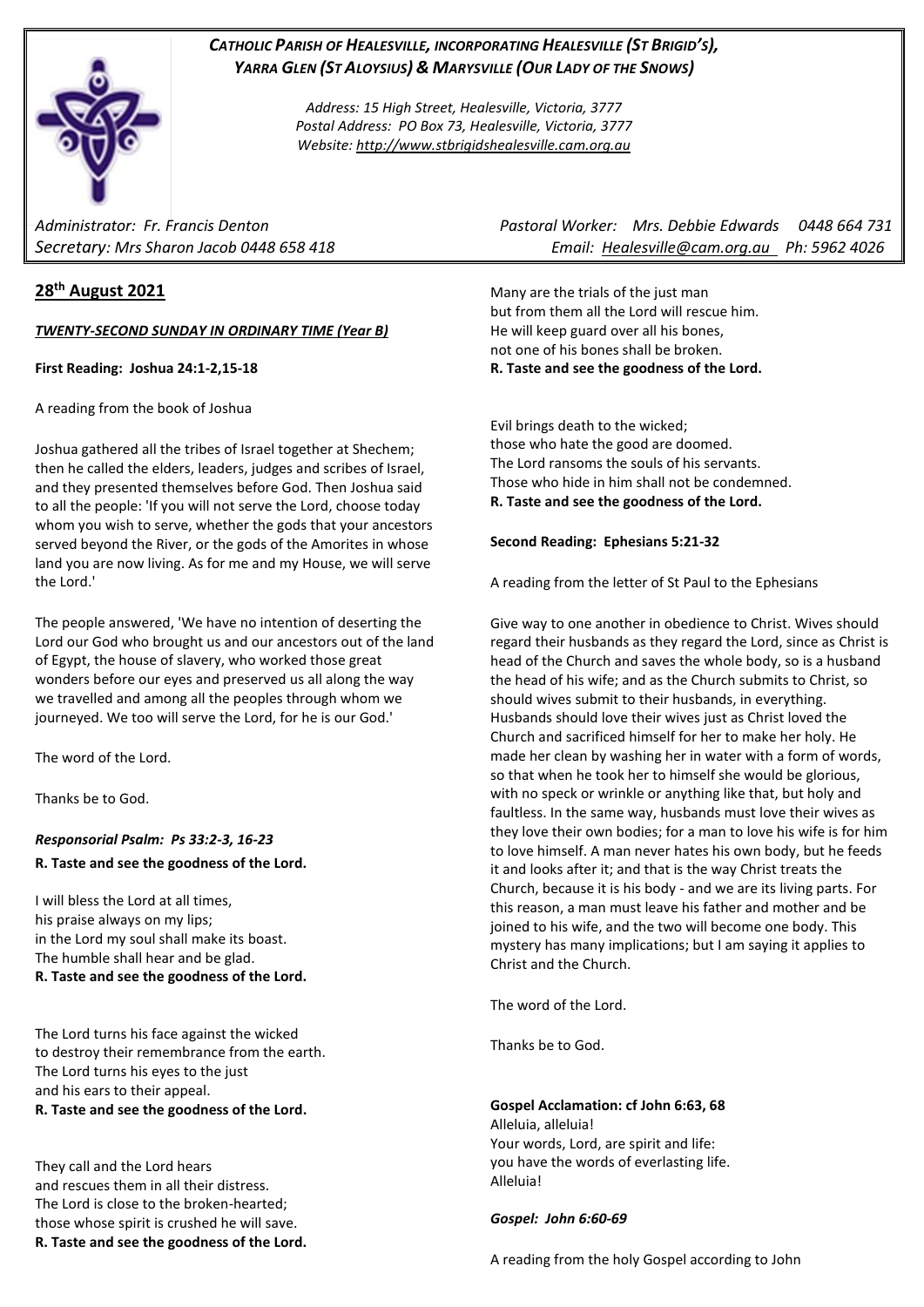Lord, whom shall we go to? You have the words of everlasting life.

After hearing his doctrine many of the followers of Jesus said, 'This is intolerable language. How could anyone accept it?' Jesus was aware that his followers were complaining about it and said, 'Does this upset you? What if you should see the Son of Man ascend to where he was before?

'It is the spirit that gives life,

the flesh has nothing to offer.

The words I have spoken to you are spirit

and they are life.

'But there are some of you who do not believe.' For Jesus knew from the outset those who did not believe, and who it was that would betray him. He went on, 'This is why I told you that no one could come to me unless the Father allows him.' After this, many of his disciples left him and stopped going with him.

Then Jesus said to the Twelve, 'What about you, do you want to go away too?' Simon Peter answered, 'Lord, who shall we go to? You have the message of eternal life, and we believe; we know that you are the Holy One of God.'

The Gospel of the Lord.

Praise to you, Lord Jesus Christ.

Due to the lockdown, we are **not able to attend Mass** this week. Fr Francis will be recording Mass and it will be available on the you tube channel on Sunday morning.

The link is accessible through St Brigid's Healesville's website,

<http://www.stbrigidshealesville.cam.org.au/> or by searching St Brigid's Healesville on You Tube, or using the link: **<https://bit.ly/StBsHville>**

#### **Thanksgiving**

**St Brigid's Healesville, -27/6/21** Thanksgiving: \$467.35 Presbytery: \$148.10 Peters Pence \$187.70

**St Brigid's Healesville, -4/7/21** Thanksgiving: \$516.05 Presbytery: \$165.55

**St Brigid's Healesville, -11/7/21** Thanksgiving: \$401.45 Presbytery: \$131.65

**St Brigid's Healesville, -1/8/21**

Thanksgiving: \$512.00 Presbytery: \$262.50

**Our Lady of the Snows, Marysville 15th July 2021**  Thanksgiving: \$71.00

### **Rosters**

**5 th September 2021: Reader:** A. Lehman **Cuppa:** Volunteer **Church cleaning:** A. Lehman

**12th September 2021: Reader:** J. Barrett **Cuppa:** J. Drummond **Church cleaning:** Tony & Cath O'Halloran

**QR CODE APP** - Please download the Services Victoria app from the Apple App Store for iPhones

[\(https://bit.ly/SBHCO\)](https://bit.ly/SBHCO), or the Google Play Store for Android phones [\(https://bit.ly/SBSAFE\)](https://bit.ly/SBSAFE). This will make check in a bit more efficient. Our Covid Marshall will be checking the 'ticks' so please remember to QR Code. Help is available for those who find this difficult to do.



"I had to stop watching the news-it was making my own problems seem insignificant."

"*Then the Lord God said 'It is not good for man to be alone'*" (Gen 2:18)

Last week Melbourne reached a sombre new milestone: 200 days of lockdown. The human cost of this policy – the destruction of our economy, the prolonged isolation of the vulnerable, the suspension of all religious and community activities, etc. - is haemorrhaging with lethal severity. Solitary confinement is the worst punishment a prison can inflict on its inmates. It is a form of psychological torture used to break the spirits of the non-compliant. How it has become a normal state of life for ordinary citizens defies belief. It is nothing short of Orwellian.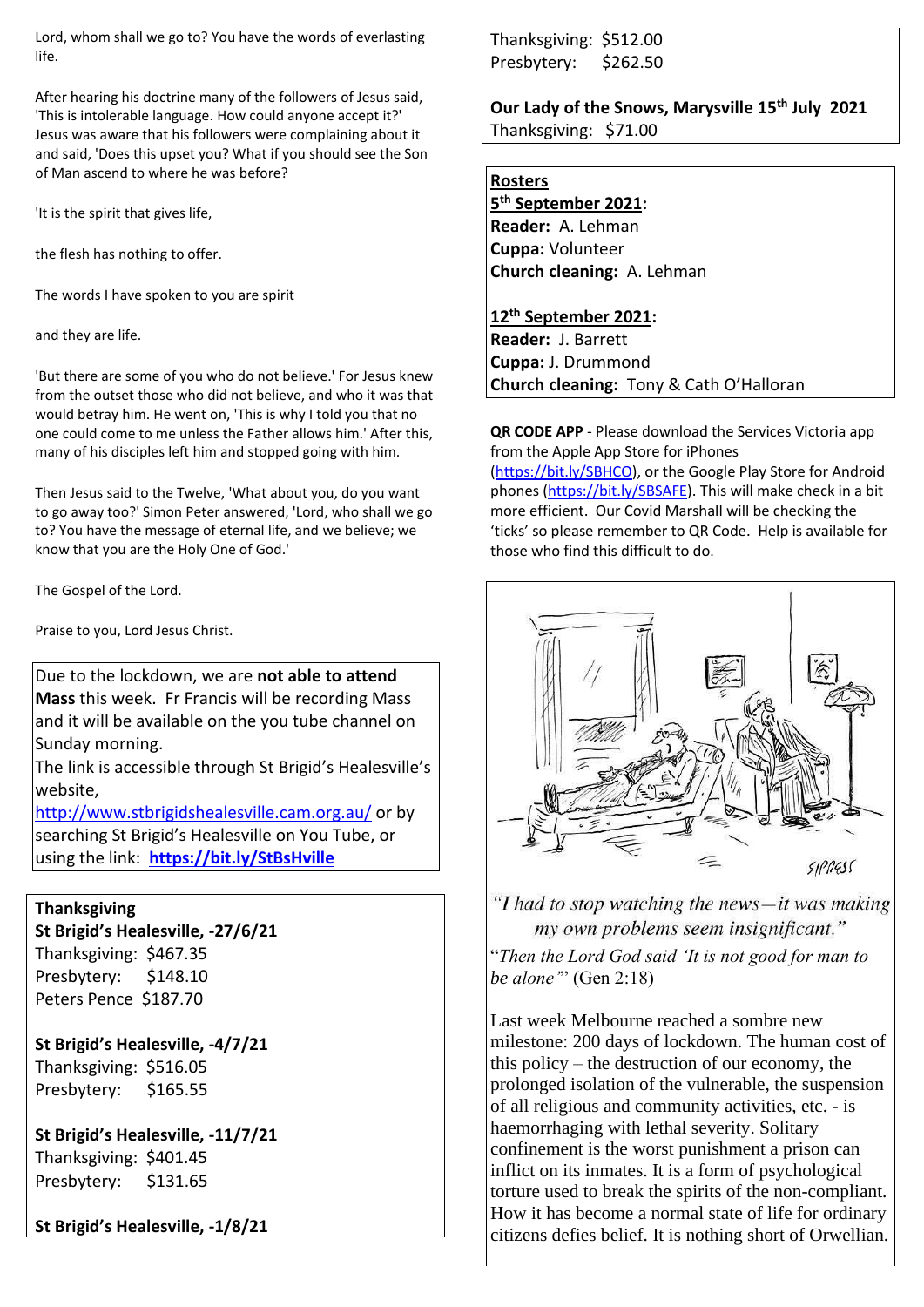The mental health toll is a growing concern, as a perceptible shift is developing. For many, frustration and anger have given way to a sense of persistent anxiety, despondency and numbness. In the hearts of many a sinking sense of despair has begun to set in – what you would expect of the prisoner in solitary confinement. The effect on young people seems to be especially pronounced. On 3rd August 2021 Life Line had 3,345 calls in one day – the highest number on record. Normally robust and healthy people are finding themselves completely crushed. Hope is vanishing as a growing number of small businesses owners come to the realisation that they will come out of this lockdown completely bankrupted and unable to continue. Perhaps many people are under the illusion that once we immerge from the lockdown we will bounce back to how things were pre-2020. I'm less optimistic. In the months ahead how many shop fronts will be shuttered with 'for sale' signs on their windows, each representing a family and homes deprived of a livelihood. As the economy coughs and splutters back into action the ongoing restrictions will hold the surviving businesses in a choke grip.

Termites are a nuisance, and if left unchecked they can cause serious damage to a house. Without underestimating the problem, most people understand that the best solution to controlling termites is not to burn the house down to the ground, (even though it would admittedly be a very effective means of controlling termites). The Premier doesn't seem to understand this principle. His determination to stop this virus at *any* cost is resulting in an astronomical bill in financial and human figures that ultimately, he will never have to pay. The people of Victoria (and indeed, their grandchildren) are the ones paying the price for the State's policy of zero COVID. At this point of the pandemic a zero-COVID policy is delusional. It is devastating our state and indeed the nation, beyond anything the virus could do. As the rest of the world has worked out, there is no way of putting the virus back in the lab where it came from. COVID is with us to stay. It will over time weaken as herd immunity develops (as with every other virus in human history, including many far more deadly than COVID). The world must learn to live with COVID as with every other virus in existence. We need to come to terms with the fact that COVID will eventually go through our communities and a small percentage of people will inevitably die. But then no one gets to cheat death forever, however long we lock ourselves in our homes.

The overwhelming majority of countries throughout the world have had fewer than 100 days of lockdowns. As a point of reference, Quebec, Canada has thus far had 18 days of lockdowns; Glasgow, 21 days. Even with its bungled handling of COVID with Governor Cuomo's disastrous decision to put COVID patients into nursing homes, virus-ravaged New York was only in lockdown for 83 days. Victoria's knee-jerk policy made some sense at the beginning of this pandemic, before we really understood what we were dealing with. As doctors improve the means of treating those with COVID, the global deaths attributed to the virus are plummeting. Eighteen months into this situation applying extended lockdowns as a long-term solution to a pandemic that can be managed with good health care, looks nothing short of deranged. In the meantime, we will all be strung along, waiting week by week for permission to leave our homes, to go to work, to visit loved ones and to live our lives. The State of Victoria began as a penal colony and so it is once more, except this time we're the ones who pay our goaler's wages. It's time to say 'enough'.

After this weekend I'll be taking my annual leave returning for the weekend of 25-26 September. What happens in the weeks ahead will depend on the rate at which the State opens up again. Should Masses be permitted by the authorities during September a supply priest will be saying the regular weekend Masses (Sat 6:00pm Lilydale; Sun 8:30am Healesville; Sun 10:30am Lilydale). Unfortunately, the weekday Masses will be cancelled through this period (31 August- 24 September). In the event that the lockdown continues the YouTube Mass will not be recorded. Please be assured of my daily prayers for all the parishioners of Lilydale, Healesville, Yarra Glen and Marysville, as I know many of you are really struggling. I ask of your charity to pray for me too.

Now for something a little more light-hearted:

<https://www.youtube.com/watch?v=Ozdu06E0WLE>

*Yours in Christ, Fr Francis Denton* 

#### **Debbie's Thoughts**

Last week I wrote about just some of the little things that As parents trying to fulfil our responsibilities to the little lives entrusted to our care, I think it is fair to say that our hope as nurturers, guides, teachers and guardians is to raise wellrounded adults who can care for themselves, and for others, with confidence and generosity. Through our dedication and energetic parenting, we hope that the children we love will grow strong, and be able to cope with life as self-sufficient, whole people, who can take on life's challenges full frontal, rolling with the waves they will encounter personally, whilst having enough in the tank to help others to do the same. We nurture and treasure our children as individuals, teaching them to be responsible, generous and co-operative members of the wider human family to which we all belong. We strive to help them to